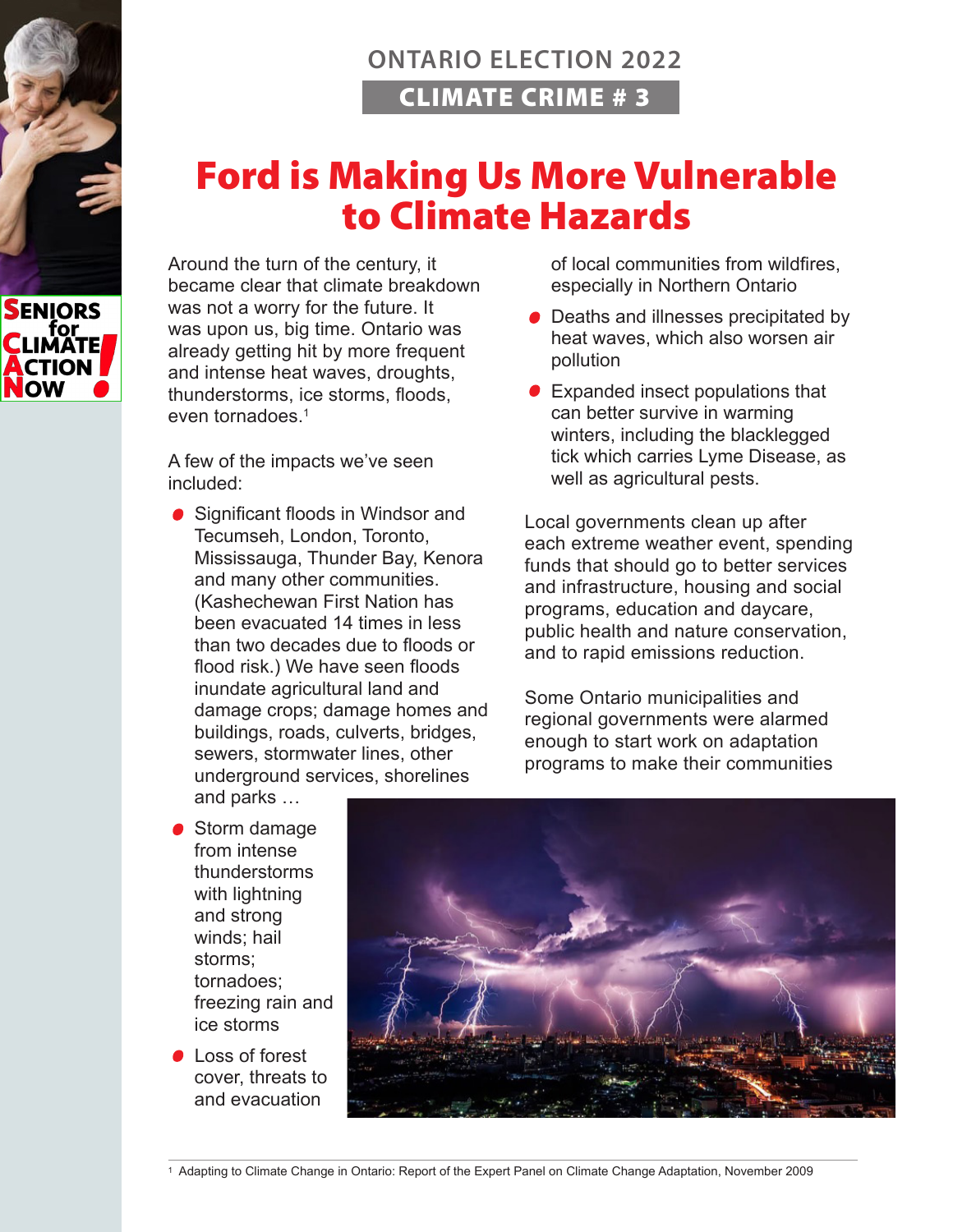

more secure. They developed heat warning and response systems, created new stormwater ponds, and enlarged culverts. They also started spending more on street trees and green spaces and provided financial incentives for green roofs and other protective actions.

In 2007 the Ontario government got into the act, appointing a panel of climate scientists and adaptation experts to help Ontario plan for the impacts of climate change. In 2009, the panel produced an important report, with fifty key adaptation recommendations.

The government responded with its 2009 adaptation strategy.<sup>2</sup> It wasn't perfect, but it did commit to integrating climate adaptation into the plans of every relevant government department. Crucially, adaption would feature in Environmental Assessments, Infrastructure Vulnerability Assessments, the Building Code, guidance for Building Retrofits, Drinking Water Management, Stormwater Management, Biodiversity and Ecosystem Conservation, Forest Management, Land Use Planning and more. Work in these areas went ahead, slowly and hesitantly. However, climate adaptation and resilience were definitely on the table.

All of this came to a grinding halt with the election of the Ford government in 2018. It jettisoned almost every new adaptation initiative, leaving the province more – not less --vulnerable. Apparently, there was too much

alarm about climate breakdown. Too many restrictions on Ford's developer buddies. Too much money promised to unprofitable entities like municipalities, conservation authorities and scientists.

A year and a half later, in November 2019, Ford inexplicably appointed yet another expert panel to produce yet another climate breakdown impact assessment.3 This new group, which included some of the same scientists involved in the 2007 expert panel, submitted its report in November 2021. Ford is keeping this report secret for now.

Meantime, it's business as usual. And as long as the Ford government is in power we all remain at the mercy of climate change.

What's the alternative? We need a government that will:

- **Acknowledge the current and future impacts of our rapidly changing climate and reinstate plans and programs to protect Ontarians from the damages**
- **Publicly release the 2021 report prepared by the Advisory Panel on Climate Change, which may provide us with information we need to update and activate an Ontario adaptation strategy**
- **Provide funding for the rapid development of new local and regional flood maps, heat maps, and wind maps that incorporate climate projections and show expected future impacts**

<sup>2</sup> Climate Ready: Adaptation Strategy and Action Plan 2011-2014.

<sup>3</sup> Ontario Launches First-Ever Climate Change Impact Assessment, Ontario Newsroom, August 14, 2020